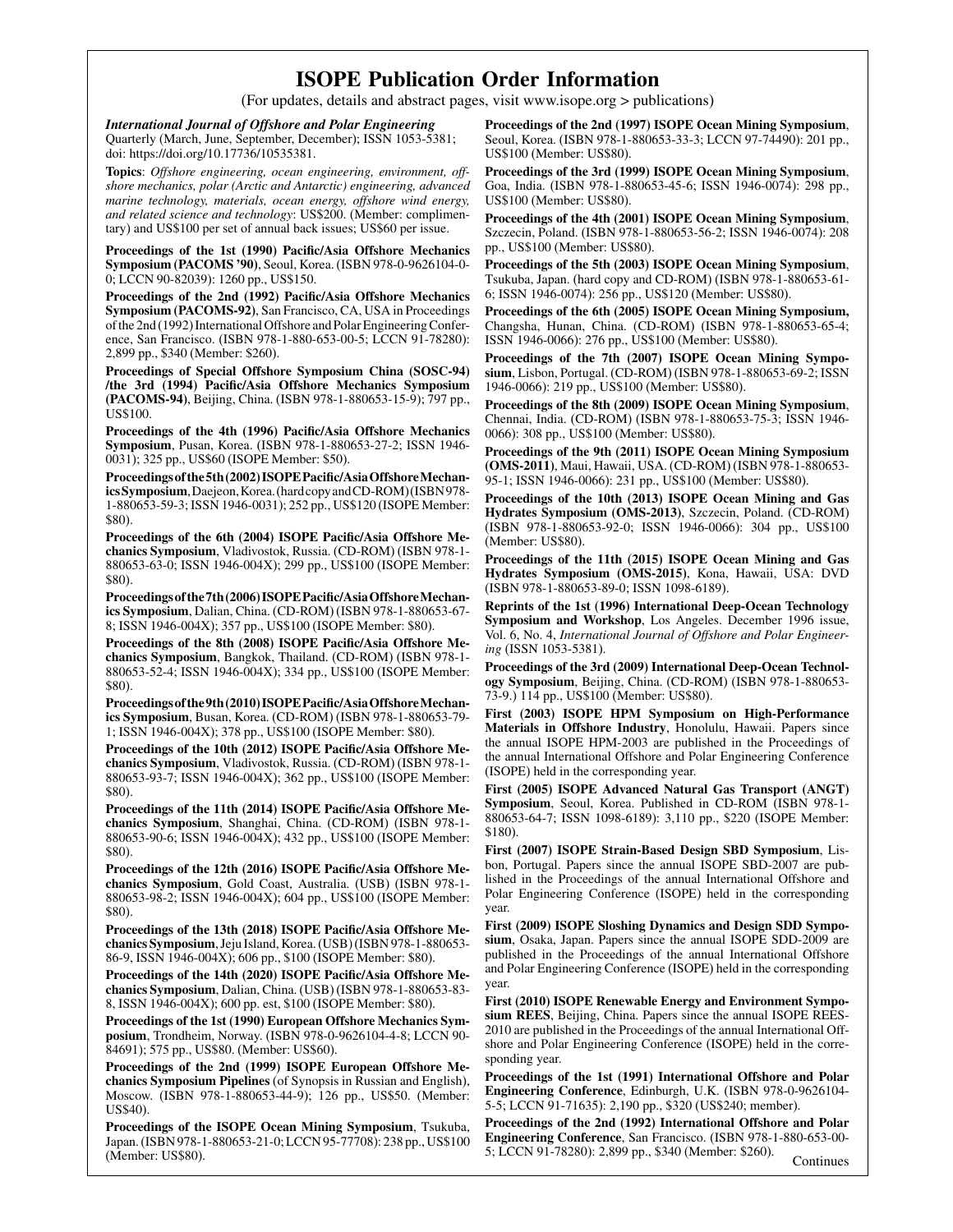Proceedings of the 3rd (1993) International Offshore and Polar Engineering Conference, Singapore. (ISBN 978-1-880653-05-0; LCCN 92-76219): 2,965 pp., \$340 (ISOPE Member: \$260).

Proceedings of the 4th (1994) International Offshore and Polar Engineering Conference, Osaka. (ISBN 978-1-880653-10-4; LCCN 93-80555): 2,589 pp., \$340 (ISOPE Member: \$260).

Proceedings of the 5th (1995) International Offshore and Polar Engineering Conference, The Hague. (ISBN 978-1-880653-16-6; ISBN 1-880653-16-8; LCCN 94–73796): 2,543 pp., \$340 (ISOPE Member: \$260).

Proceedings of the 6th (1996) International Offshore and Polar Engineering Conference, Los Angeles. (ISBN 978-1-880653-22-7): 2,326 pp., \$360 (ISOPE Member: \$280).

Proceedings of the 7th (1997) International Offshore and Polar Engineering Conference, Honolulu. (ISBN 978-1-880653-28-9): 3,556 pp. CD-ROM only available at \$300 (ISOPE Member: \$240)

Proceedings of the 8th (1998) International Offshore and Polar Engineering Conference, Montréal. (ISBN 978-1-880653-34-0; ISSN 1098-6189): 2,577 pp., \$380 (ISOPE Member: \$300).

Proceedings of the 9th (1999) International Offshore and Polar Engineering Conference, Brest. (ISBN 978-1-880653-39-5; ISSN 1098-6189): 3,060 pp., CD-ROM only available at \$300 (ISOPE Member: \$240).

Proceedings of the 10th (2000) International Offshore and Polar Engineering Conference (ISOPE-2000), Seattle. (CD-ROM) (ISBN 978-1-880653-46-3; ISSN 1098-6189); 2,689 pp., CD-ROM only available at \$200.

Proceedings of the 11th (2001) International Offshore and Polar Engineering Conference, Stavanger, Norway. (hard copy and CD-ROM), (ISBN 978-1-880653-51-7; ISSN 1098-6189): 3,039 pp., \$430 (ISOPE Member: \$350).

Proceedings of the 12th (2002) International Offshore and Polar Engineering Conference, Kitakyushu, Japan. (CD-ROM) (ISBN 978-1-880653-58-6; ISSN 1098-6189 (Set)): 3,304 pp., \$220 (ISOPE Member: \$180).

Proceedings of the 13th (2003) International Offshore and Polar Engineering Conference, Honolulu, Hawaii. (CD-ROM) (ISBN 978-1-880653-60-9; ISSN 1098-6189 (Set)): 2,912 pp., \$220 (ISOPE Member: \$180).

Proceedings of the 14th (2004) International Offshore and Polar Engineering Conference, Toulon, France. (CD-ROM) (ISBN 978-1- 880653-62-3; ISSN 1098-6189 (Set)): 3,167 pp., \$220 (ISOPE Member: \$180).

Proceedings of the 15th (2005) International Offshore and Polar Engineering Conference, Seoul. (CD-ROM) (ISBN 978-1-880653- 64-7; ISSN 1098-6189): 3,110 pp., \$220 (ISOPE Member: \$180).

Proceedings of the 16th (2006) International Offshore and Polar Engineering Conference, San Francisco. (CD-ROM) (ISBN 978-1- 880653-66-1; ISSN 1098-6189): 2,704 pp., \$220 (ISOPE Member: \$180).

Proceedings of the 17th (2007) International Offshore and Polar Engineering Conference, Lisbon, Portugal. (CD-ROM) (ISBN 978- 1-880653-68-5; ISSN 1098-6189): 3,904 pp., \$270 (ISOPE Member: \$230).

Proceedings of the 18th (2008) International Offshore and Polar Engineering Conference, Vancouver, BC. (CD-ROM) (ISBN 978- 1-880653-70-8; ISSN 1098-6189): 3,036 pp., \$270 (ISOPE Member: \$230).

Proceedings of the 19th (2009) International Offshore and Polar Engineering Conference, Osaka. (CD-ROM) (ISBN 978-1-880653- 53-1; ISSN 1098-6189): 3,690 pp., \$270 (ISOPE Member: \$230).

Proceedings of the 20th (2010) International Offshore and Polar Engineering Conference, Beijing. (CD-ROM) (ISBN 978-1- 880653-77-7; ISSN 1098-6189): 4,176 pp., \$290 (ISOPE Member: \$240).

Proceedings of the 21st (2011) International Offshore and Polar Engineering Conference, Maui, Hawaii. (CD-ROM) (ISBN 978-1- 880653-96-8; ISSN 1098-6189): 4,065 pp., \$290 (ISOPE Member: \$240).

Proceedings of the 22nd (2012) International Offshore and Polar Engineering Conference, Rhodes, Greece. (CD-ROM) (ISBN 978- 1-880653-94-4; ISSN 1098-6189): 4,881 pp., \$290 (ISOPE Member: \$240).

Proceedings of the 23rd (2013) International Offshore and Polar Engineering Conference (ISOPE-2013), Anchorage, Alaska, USA, June 30–July 5. For 4-volume set CD-ROM (ISBN 978-1-880653-99- 9; ISSN 1098-6189): 4,386 pp., \$290 (ISOPE Member; \$240).

Proceedings of the 24th (2014) International Ocean and Polar Engineering Conference (ISOPE-2014), Busan, Korea, June 15–20. For 4-volume set CD-ROM (ISBN 978-1-880653-91-3; ISSN 1098- 6189): 4,077 pp., \$310 (ISOPE Member; \$260).

Proceedings of the 25th (2015) International Ocean and Polar Engineering Conference (ISOPE-2015), Kona, Hawaii, USA, June 21–26. For 4-volume set DVD, (ISBN 978-1-880653-89-03; ISSN 1098-6189): 5,806 pp., \$410 (ISOPE Member; \$350).

Proceedings of the 26th (2016) International Ocean and Polar Engineering Conference (ISOPE-2016), Rhodes, Greece, June 26– July 1. For 4-volume set DVD (ISBN 978-1-880653-88-3; ISSN 1098-6189): 4,917 pp., \$330 (ISOPE Member: \$280).

Proceedings of the 27th (2017) International Ocean and Polar Engineering Conference (ISOPE-2017), San Francisco, California, USA, June 25–30. For 4-volume set USB (ISBN 978-1-880653-97-5; ISSN 1098-6189): 4,950 pp., \$330 (ISOPE Member: \$280).

Proceedings of the 28th (2018) International Ocean and Polar Engineering Conference (ISOPE-2018), Sapporo, Japan, June 10– 15. For 4-volume set USB (ISBN 978-1-880653-87-6; ISSN 1098- 6189): 5,094 pp., \$330 (ISOPE Member: \$280).

Proceedings of the 29th (2019) International Ocean and Polar Engineering Conference (ISOPE-2019), Honolulu, Hawaii, USA, June 16–21. For 4-volume set USB (ISBN 978-1-880653-85-2; ISSN 1098-6189): 5,024 pp., \$370 (ISOPE Member: \$320).

Proceedings of the 30th (2020) International Ocean and Polar Engineering Conference (ISOPE-2020), Shanghai, China, October 11–16. For 4-volume set USB (ISBN 978-1-880653-84-5; ISSN 1098-6189): 4,022 pp., \$370 (ISOPE Member: \$320).

Proceedings of the 31st (2021) International Ocean and Polar Engineering Conference (ISOPE-2021), Rhodes, Greece, June 20– 25. For 4-volume set USB (ISBN 978-1-880653-82-1; ISSN 1098- 6189): 2,999 pp., \$370 (ISOPE Member: \$320)

Proceedings of the 32nd (2022) International Ocean and Polar Engineering Conference (ISOPE-2022). Shanghai, China, June 5– 10. For 4-volume set USB (ISBN 978-1-880653-81-4; ISSN 1098- 6189): 3,997 pp., \$370 (ISOPE Member: \$320).

**Continues**